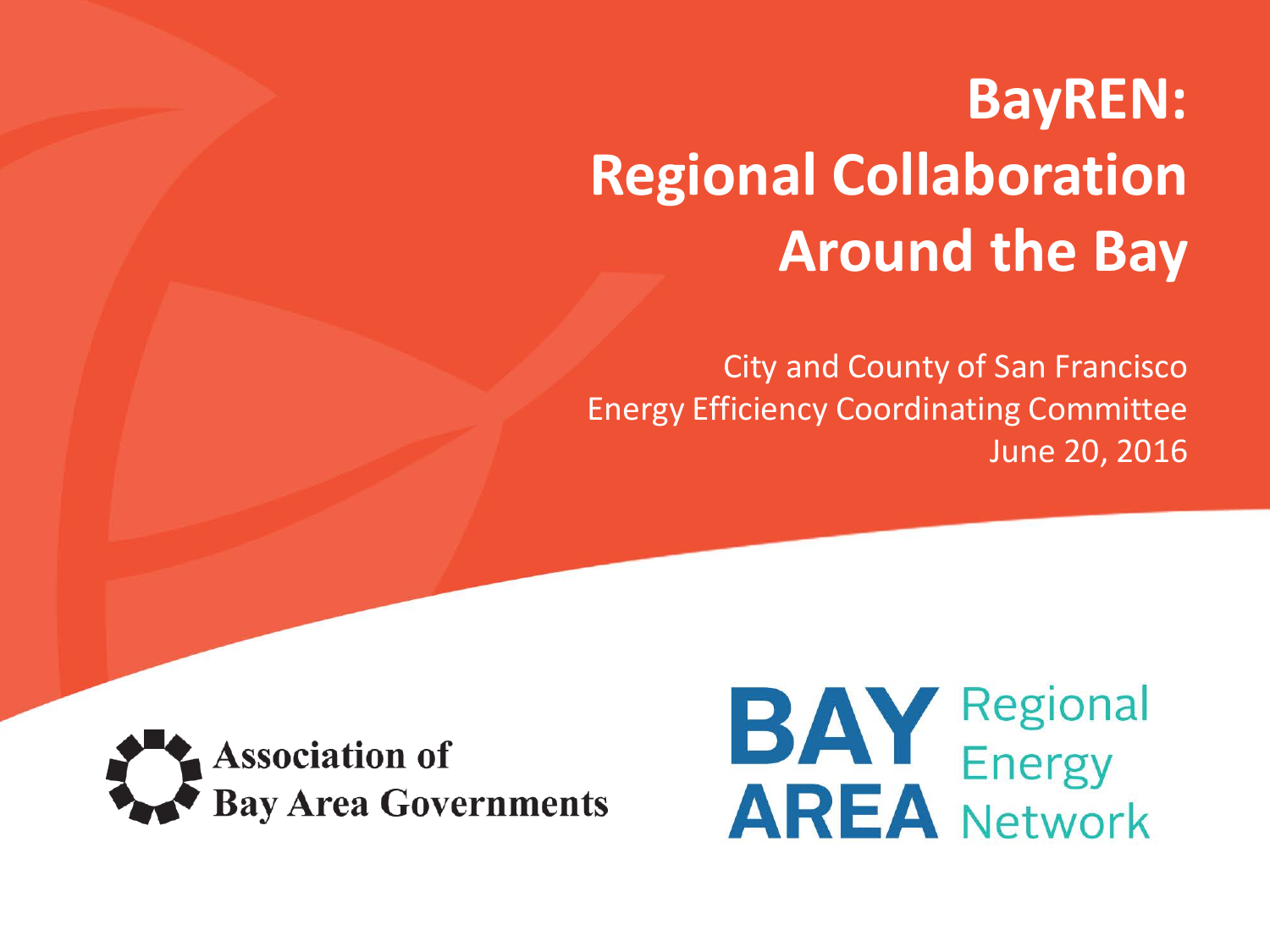

#### **BayREN (Bay Area Regional Energy Network)**



- BayREN is made up of public agencies representing all nine counties in the Bay Area
- One of only two regional energy networks in California
- 50% population within Pacific Gas and Electric Company service territory
- Annual Budget of over \$13 million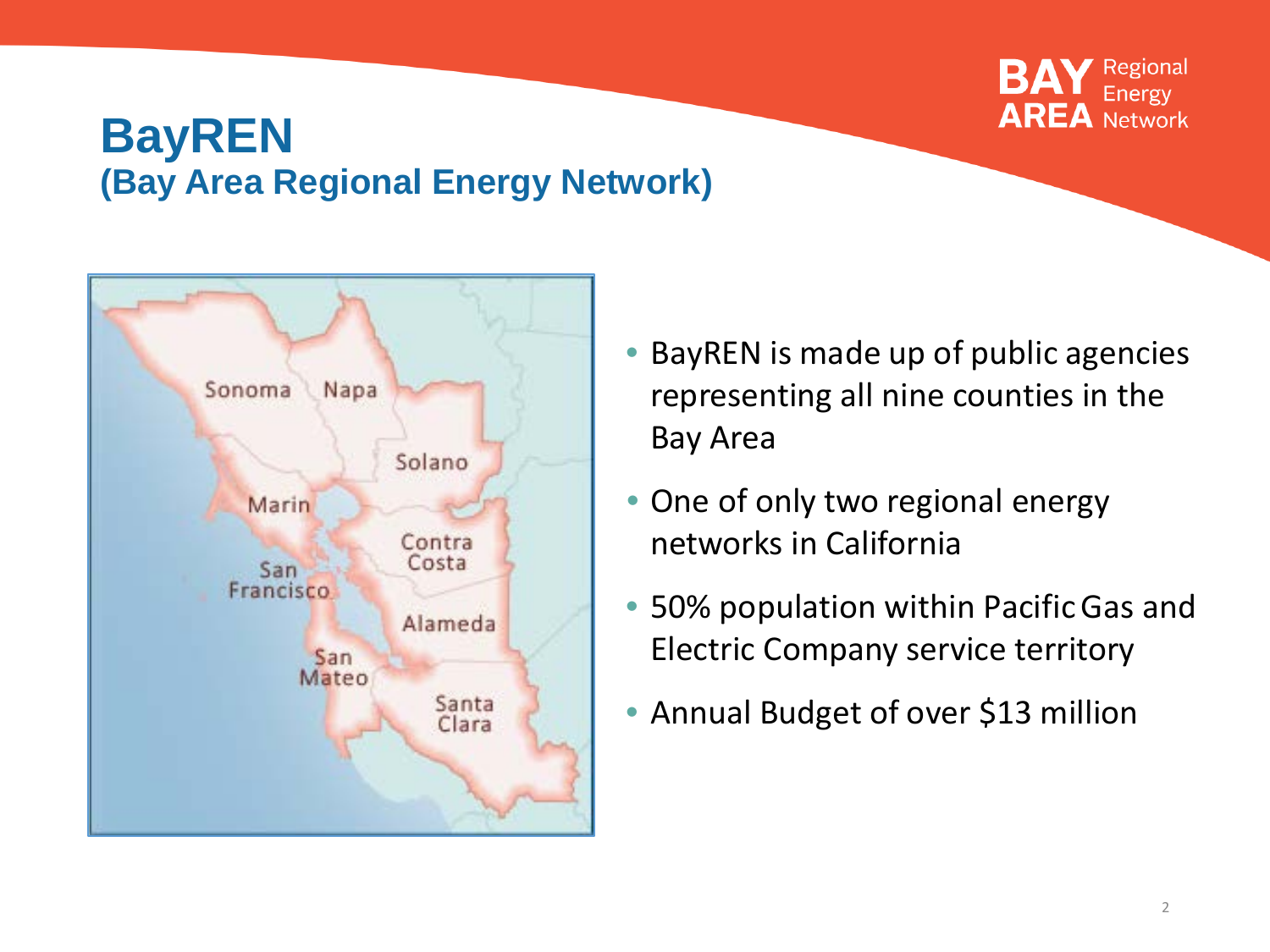

## **Organization**

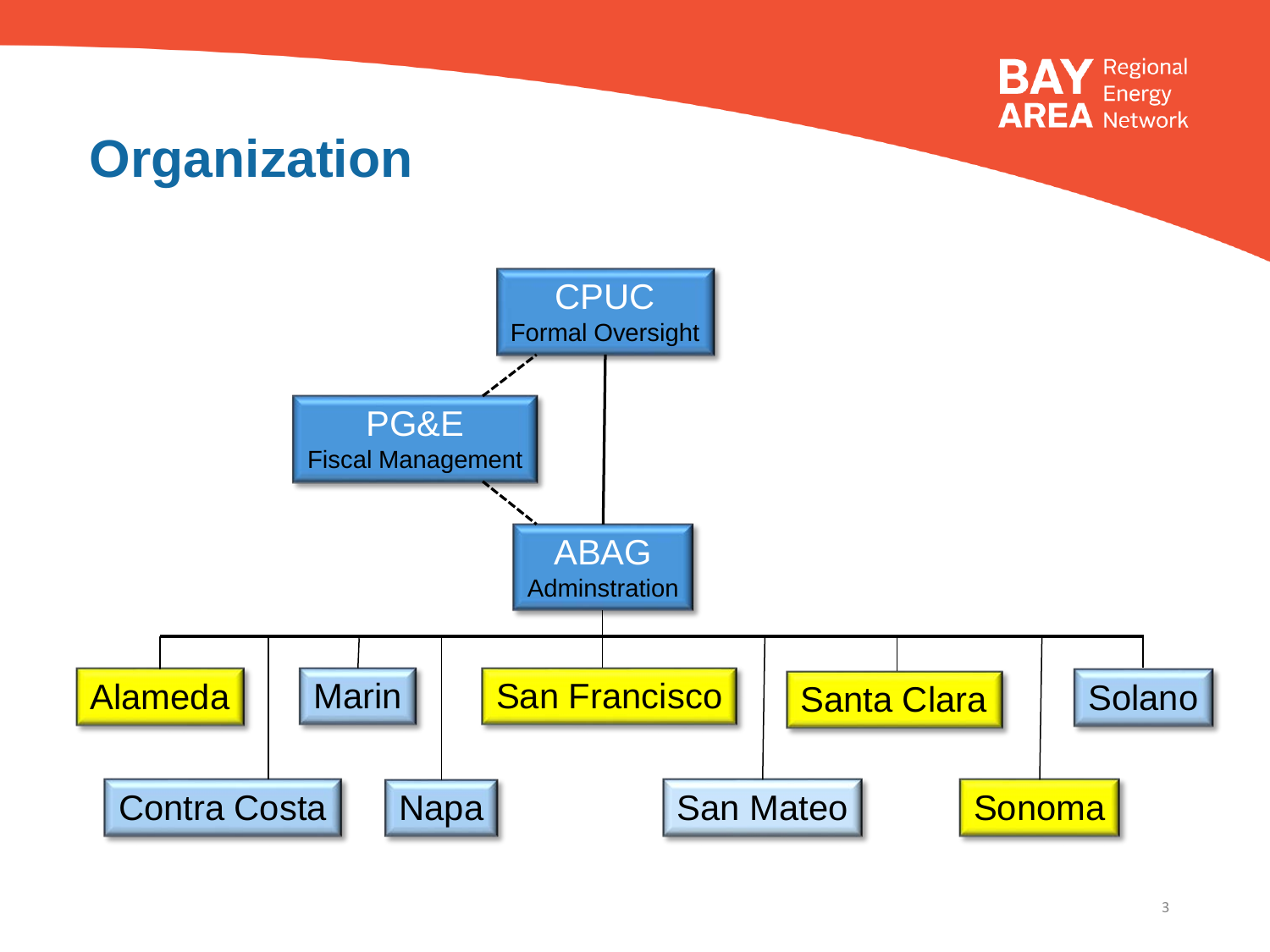

## **BayREN Programs**



- **❖ Single Family Retrofit**
- **Multifamily Retrofit & Financing**
- **Energy Codes and Standards**
- **Pay-as-You-Save (PAYS)**
- **Commercial PACE Outreach**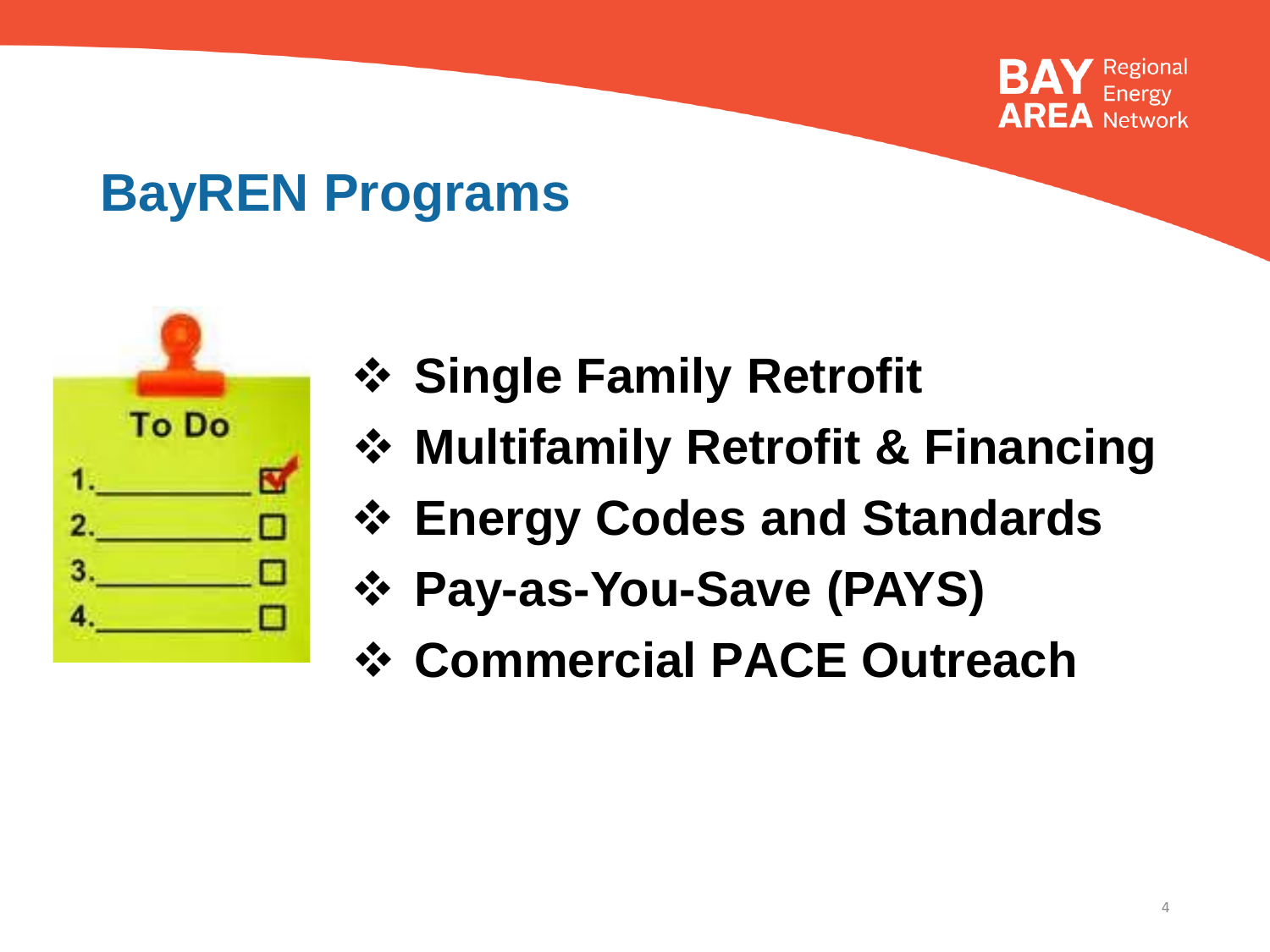

#### **Single Family**  Program Offering

BayREN's program:

- Provides homeowners who install energy-efficient home improvements **\$1,000–\$3,150** in rebates and incentives
- Recruits, trains and qualifies Specialty Contractors for program participation
- Provides regional and local marketing, education and outreach activities for customers and contractors
- Offers a Home Upgrade Advisor for free one-to-one assistance for homeowners and contractors
- Since program launch, BayREN has paid over \$6.5 million in rebates to Bay Area home owners

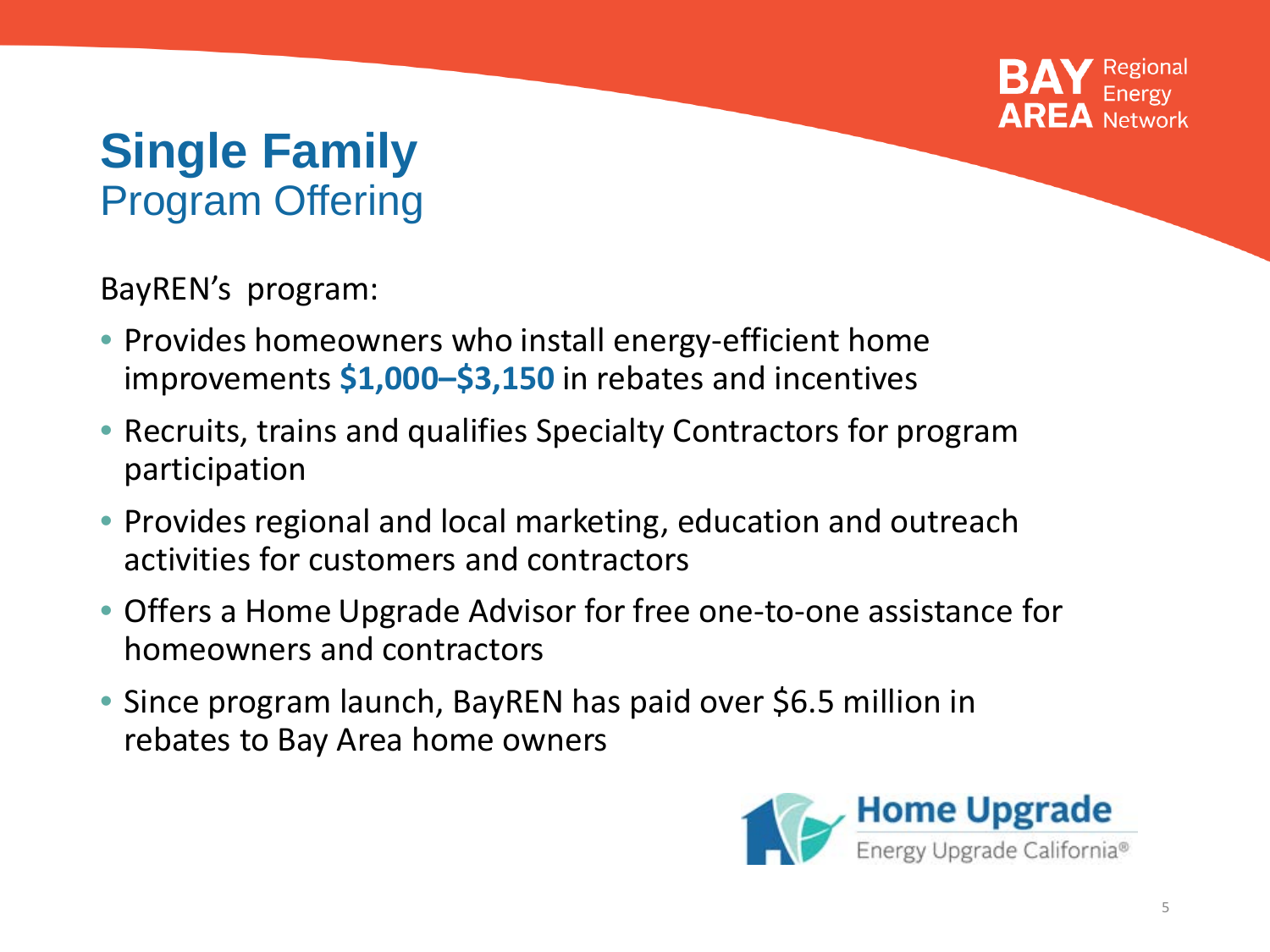

#### **Multifamily**  Program Offering

BayREN offers cash rebates and free energy consulting for multifamily properties with five or more attached dwelling units that make energy upgrades .

- Offers rebates of **\$750** per unit for multifamily building upgrades
- Offers comprehensive technical assistance (SFE and AEA) to multifamily property owners to identify and prioritize energy upgrades and qualify for rebates
- Have paid over \$12 million in rebates, with a pipeline of \$8 million

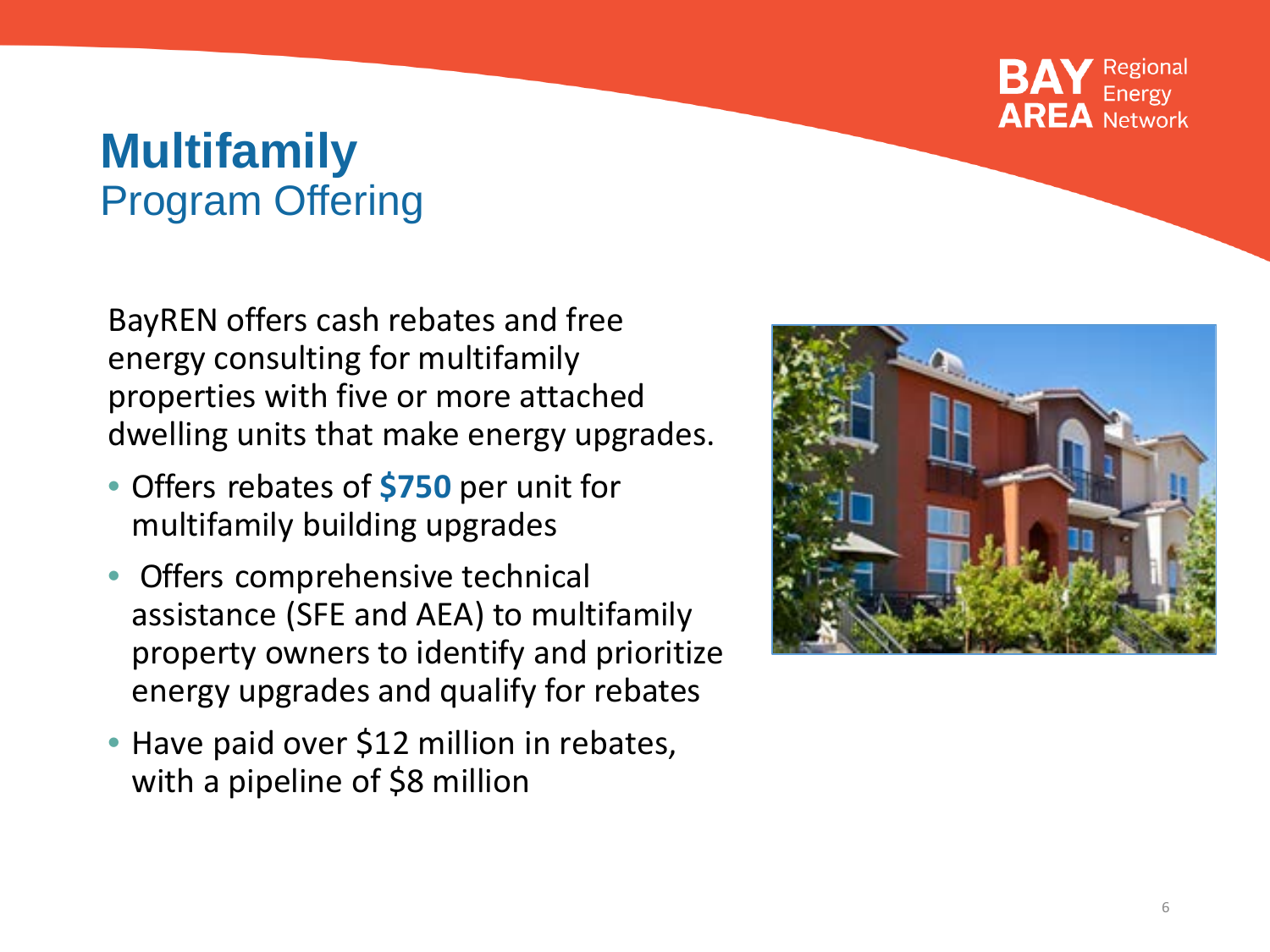

#### **Energy Savings** Residential programs

**8.35 million** kWh (electricity) **781,957** therms (natural gas)





#### **10,014**

metric tons of CO2 conserved same emissions created by 2,116 passenger cars and over 10.6 million pounds of burned coal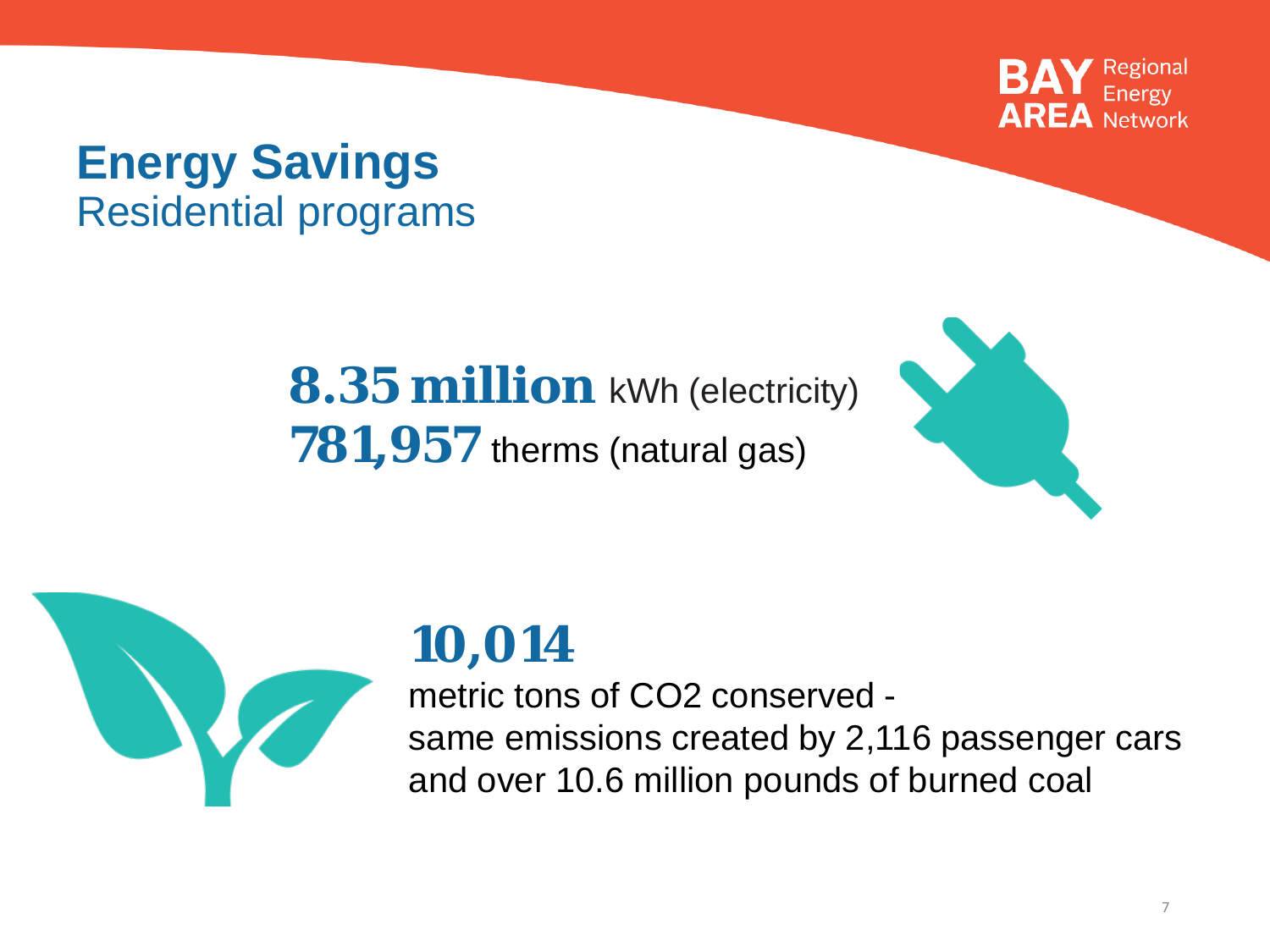

#### **Codes and Standards Purpose**

- **Compliance Improvement**  Support with tools and information regarding the Energy Code
	- Best practices checklists and permit guides
	- Energy Code Services Feasibility Study local interest in electronic resources/plan check services
- **Energy Code Trainings** Provide locally relevant aspects of energy code updates
	- 30 in-person trainings planned for 2016
	- Continuing Education Provider (ICCPPP)
	- Update curriculum as Code changes
- **Policy –** Stakeholder engagement and assistance
	- Regional forums targeting CBO, CEC, CPUC, stakeholders
	- Local forums and professional meetings (electeds, code advisory committees, etc.)
	- Home Energy Score Assessments support to assessors
	- Reach Code Policy/policy support (i.e. ZNE; Benchmarking)

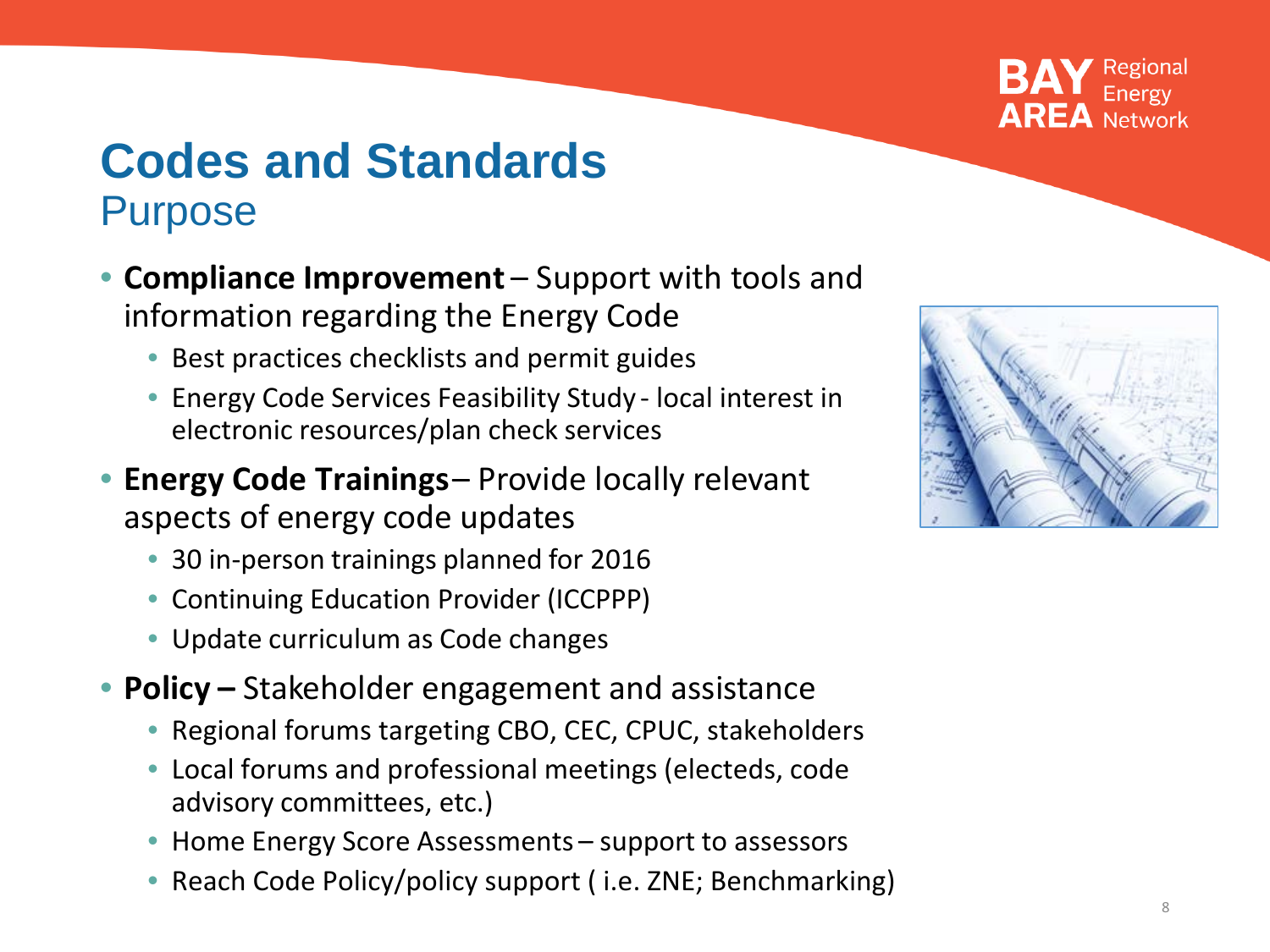

#### **Pay-As-You-Save (PAYS)**  Program Offering

#### **What is it?**

A system of contracts between implementers of resource efficiency programs that:

- **Enables utility customers** to purchase and install money saving water- and energy-based technologies with no up-front cost through a surcharge on the customer's utility bill
- **Increases program effectiveness** to meet or exceed utility energy and climate goals
- **Allows a utility to shift rebate funds** to more strategic purposes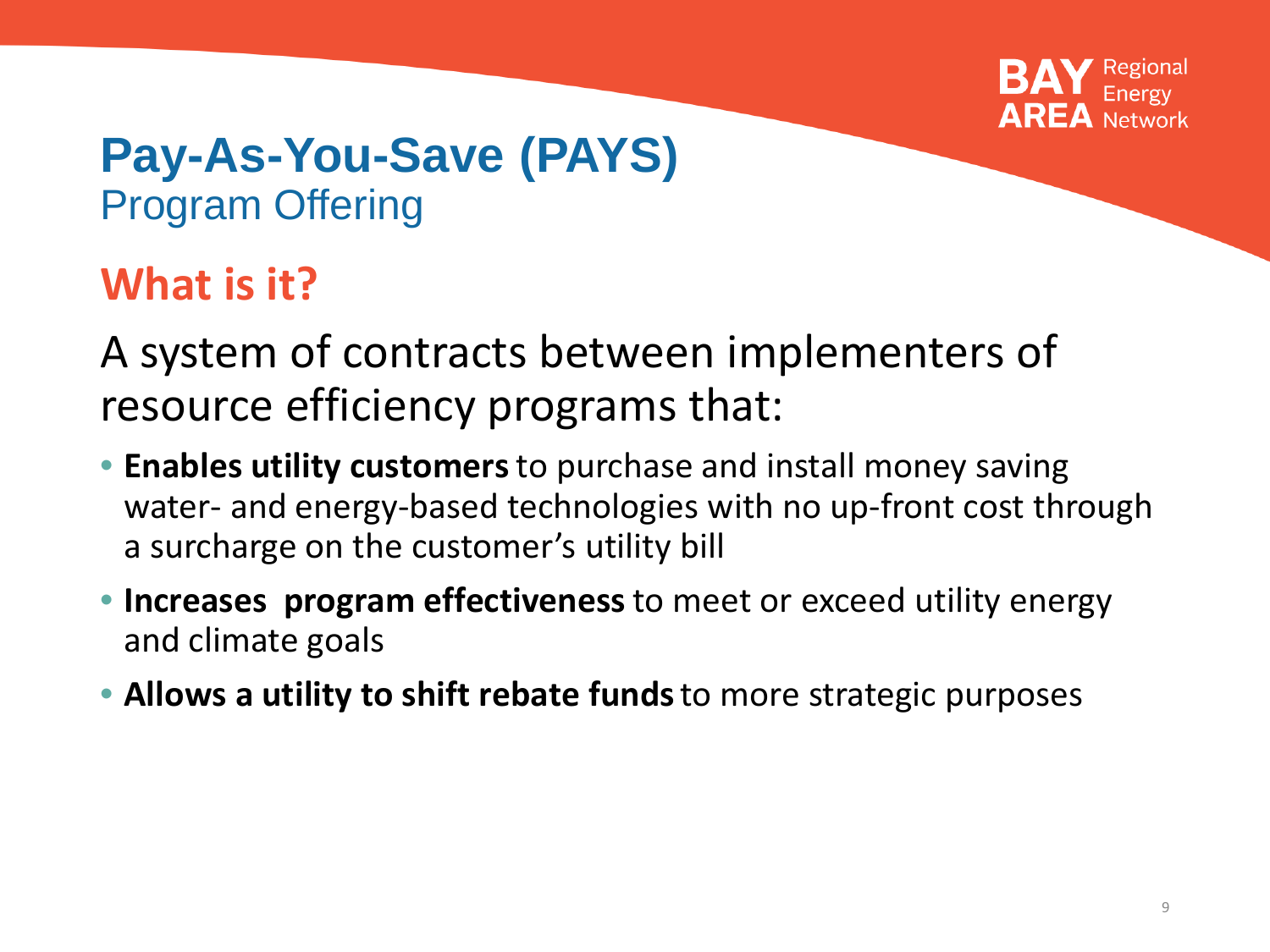

# **Pay-As-You-Save (PAYS)** Program Delivery

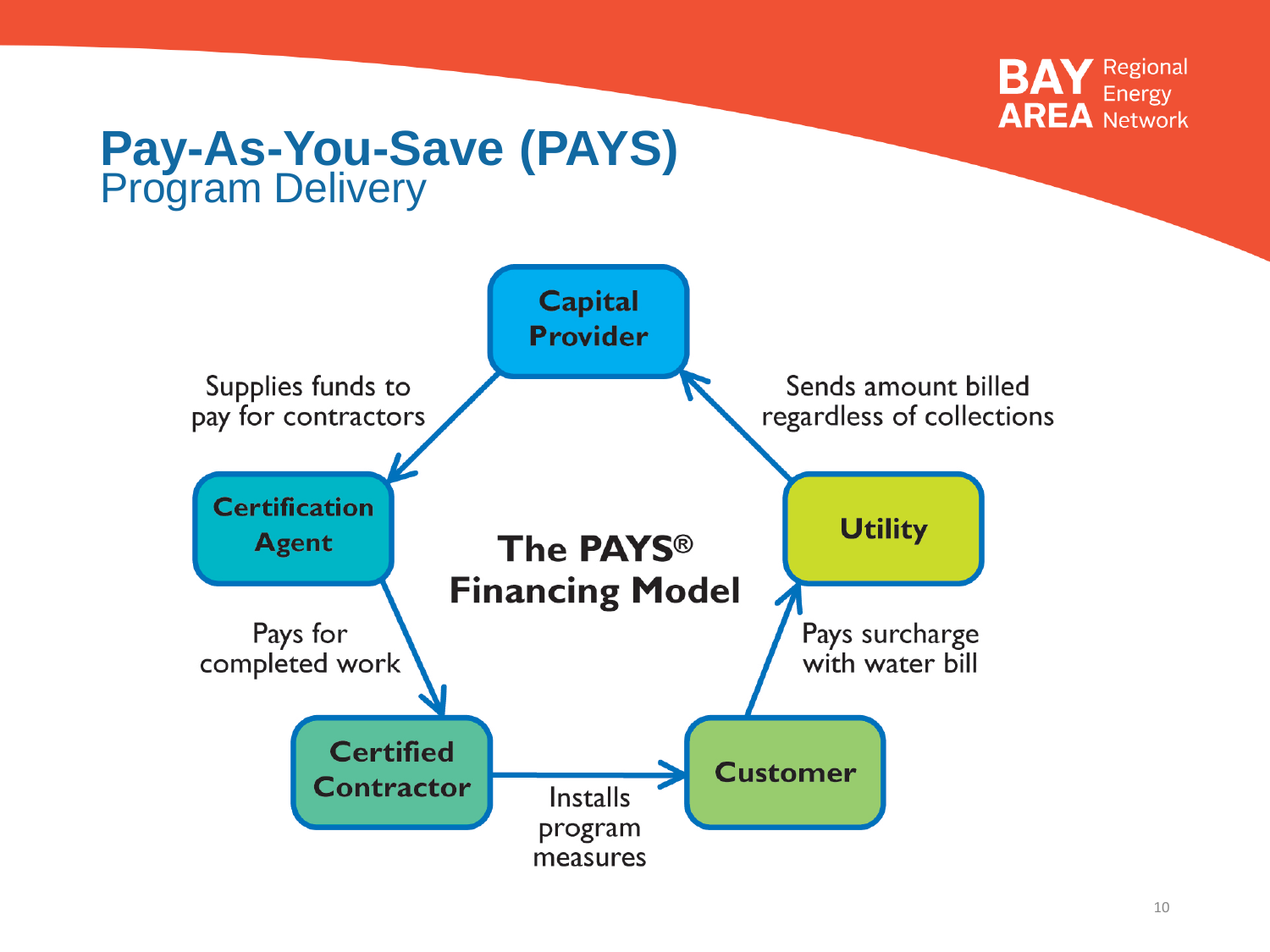

#### **Commercial PACE** Program Offering

- Trainings for contractors
- Promotional activities and materials
- Ongoing Project Support
- Created a PACE website by and for local governments
- Regional Collaborative Services Agreement (ABAG and SFE)
	- Ensure consistent implementation of best practices
	- Data disclosure to LGs
	- Information about local energy efficiency programs

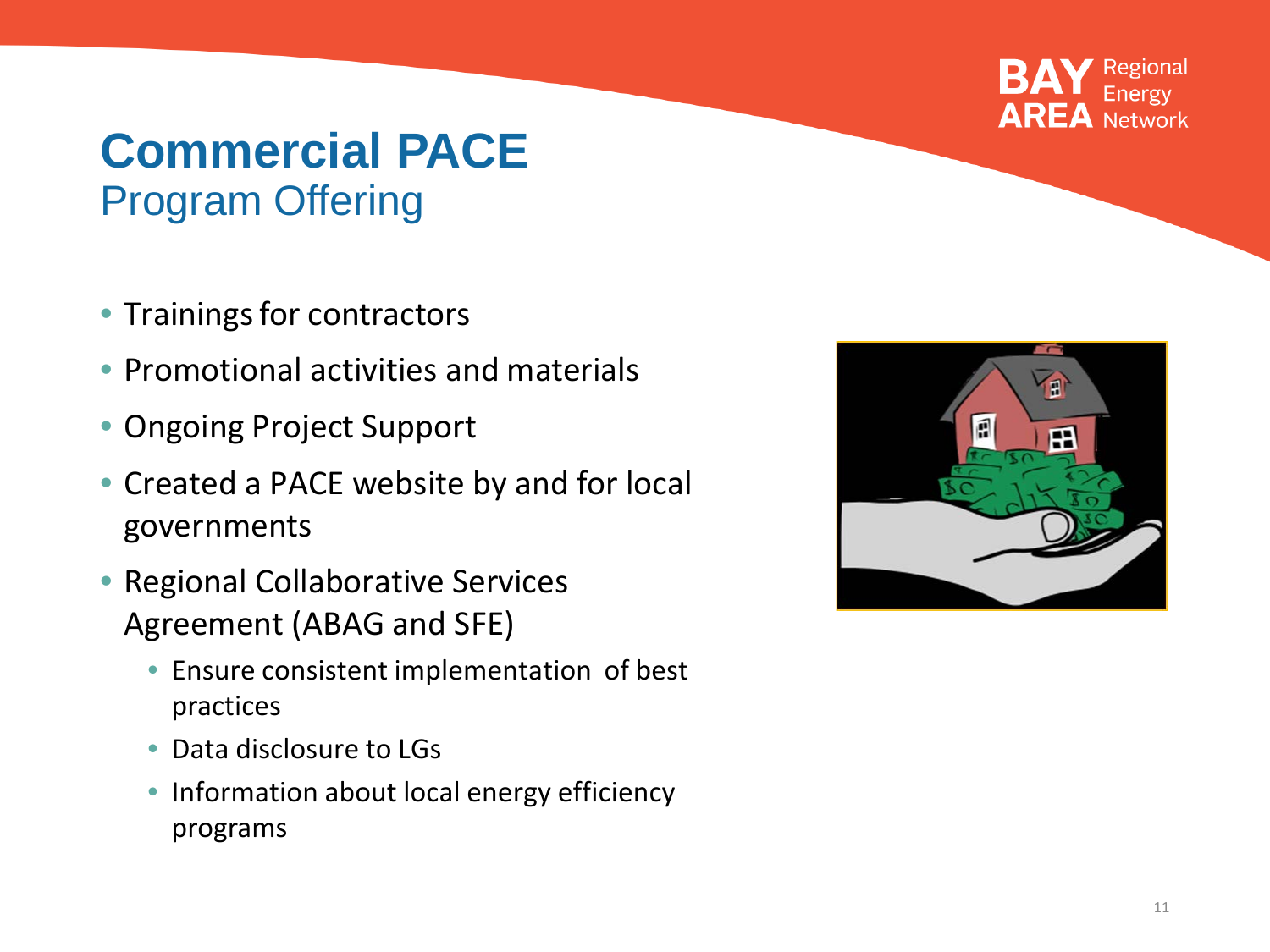

#### **Looking Forward…**

#### • Rolling Portfolio – Business Plans

- SFE Led S/ME program
- 7NF work

#### • Diversify Funding Sources

- DOE Award Integrated Commercial Retrofits
	- Large-scale building energy modeling
	- Allows incentive programs to address deep "whole building" savings opportunities
	- Empower industry with data to deliver targeted services and products
- Expansion of PAYS- Working on JPA model
- Coordination with other ABAG efforts, i.e. Resiliency Group